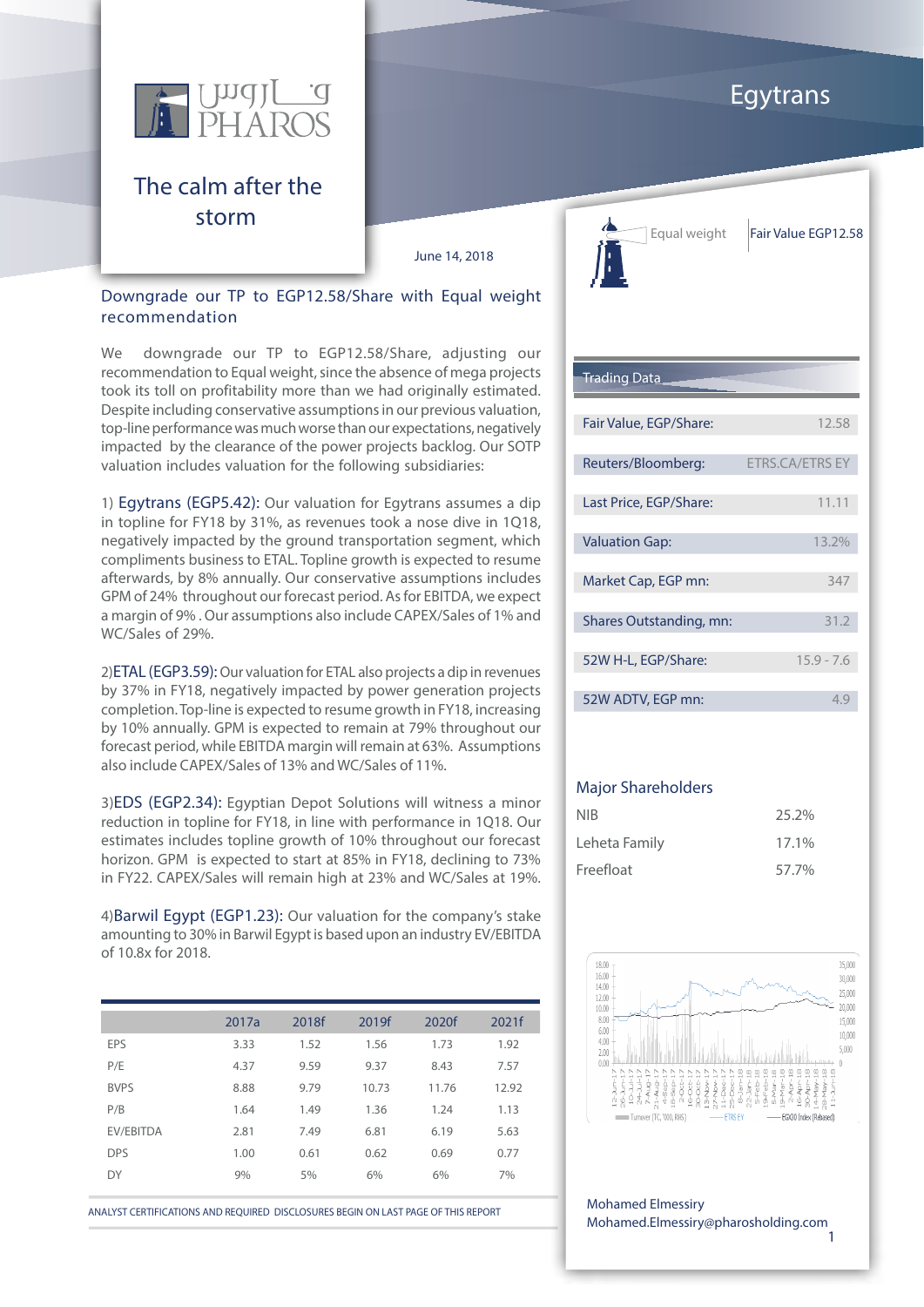### Egytrans

| Profile      |                                                                                                                                                                                                                                                                                                                                    |
|--------------|------------------------------------------------------------------------------------------------------------------------------------------------------------------------------------------------------------------------------------------------------------------------------------------------------------------------------------|
| Egytrans     | The Eqyptian Transportation and Commercial Company was established in 1973 and is engaged in the provision of<br>logistics solutions. Operations include Sea freight, Air freight, Customs clearance, Land transportation, Storage, and<br>Warehouse solutions                                                                     |
| ETAL         | ETAL was established in 1984, specializing in industrial, civil and power generation projects. The company also<br>provides route survey and project studies. ETAL's operations has leaped, boosted by the government's power<br>generation projects, since its fleet handles transportation of heavyweight industrial components. |
| <b>FDS</b>   | EDS is a new subsidiary specialized in storing, cleaning and repairing liquid bulk cargo containers.                                                                                                                                                                                                                               |
| Barwil       | Established in 1996 a fully licensed shipping agent. Formed in a joint venture formed between Egytrans and Wilh<br>Wilhemsen Group. The company currently handles 2000 vessel appointments through its offices in Alexandria,<br>Portsaid, Suez, Damietta.                                                                         |
| Scan Arabia* | Another joint venture between Egytrans and Wilhwilhemsen, acting as a shipping agent for Shipping agent for the<br>korean shipping line Hanjin                                                                                                                                                                                     |

\* Excluded from our valuation



#### Market monitoring developments regarding El-Dabaa and El-Hamrawein power projects

ETRS's management mentioned that El-Dabaa nuclear power plant and El-Hamrawein plant are two major catalysts for the company's topline growth, as Egytrans is dominant in transporting heavy weight equipment in Egypt, due to the absence of expertise by competitors. The magnitude of growth potential for topline could be enormous, given that topline grew by 64% in FY16 on power plant projects that had a much smaller scale. The company's track record will help beef up backlog upon the execution phase, given the company's dominance in heavy weight equipment transportation.

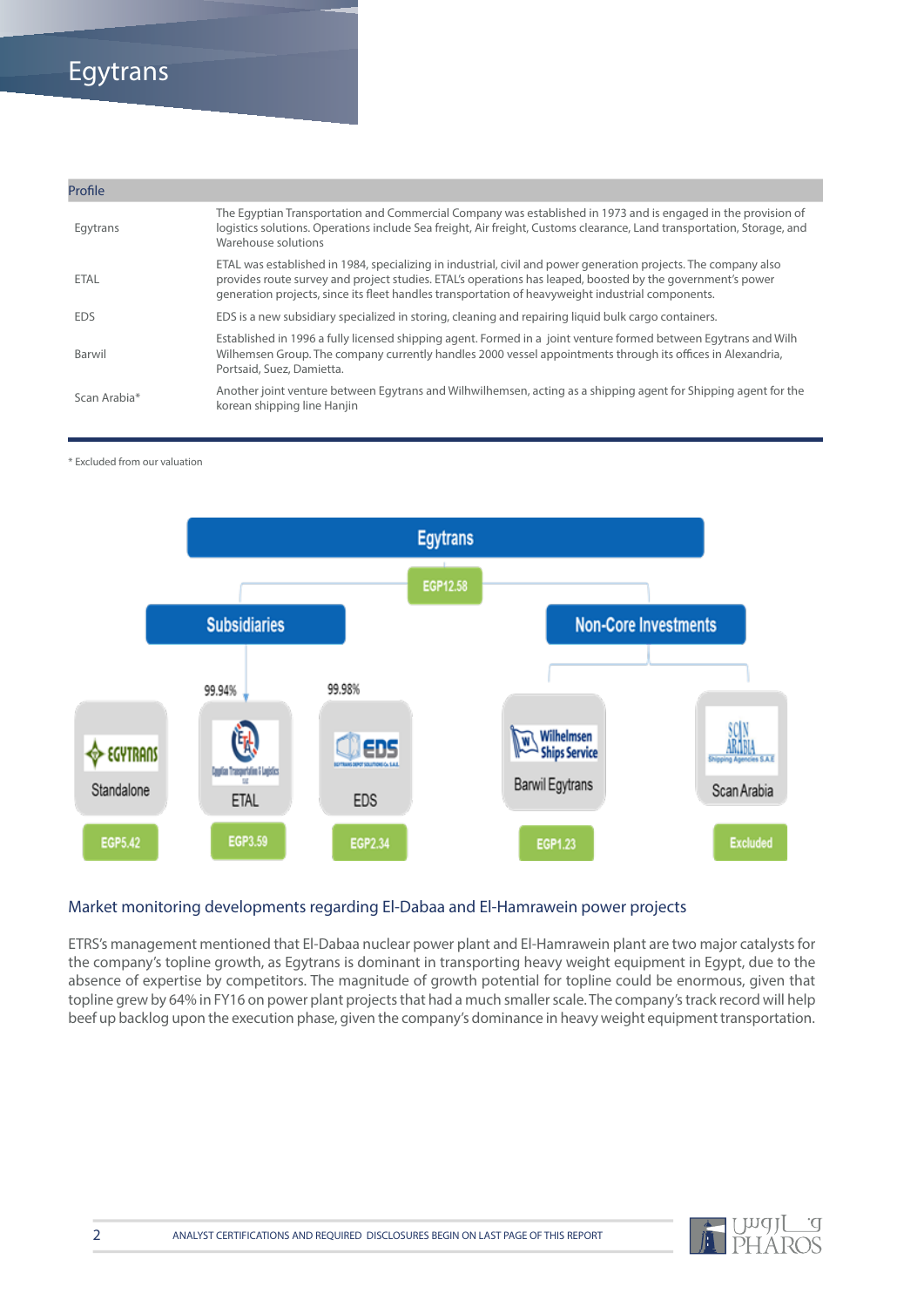### Egytrans

| <b>Financial Summary</b>             | 2017a | 2018f | 2019f | 2020f | 2021f | 2022f |  |
|--------------------------------------|-------|-------|-------|-------|-------|-------|--|
| Egytrans (Standalone)<br><b>EGPm</b> |       |       |       |       |       |       |  |
| Revenue                              | 296   | 203   | 219   | 236   | 255   | 276   |  |
| <b>Gross Profit</b>                  | 99    | 49    | 53    | 58    | 63    | 69    |  |
| <b>GPM</b>                           | 34%   | 24%   | 24%   | 25%   | 25%   | 25%   |  |
| <b>EBITDA</b>                        | 72    | 19    | 21    | 22    | 23    | 25    |  |
| <b>EBITDA</b> margin                 | 24%   | 10%   | 9%    | 9%    | 9%    | 9%    |  |
| Net profit                           | 73    | 31    | 30    | 32    | 34    | 36    |  |
| Net profit margin                    | 25%   | 15%   | 14%   | 13%   | 13%   | 13%   |  |
| <b>ETAL EGPm</b>                     | 2017a | 2018f | 2019f | 2020f | 2021f | 2022f |  |
| Revenue,                             | 39    | 25    | 27    | 30    | 33    | 36    |  |
| <b>Gross Profit</b>                  | 29    | 20    | 22    | 24    | 26    | 29    |  |
| <b>GPM</b>                           | 74%   | 79%   | 79%   | 79%   | 79%   | 79%   |  |
| <b>EBITDA</b>                        | 22    | 16    | 17    | 19    | 21    | 23    |  |
| <b>EBITDA</b> margin                 | 57%   | 63%   | 63%   | 63%   | 63%   | 63%   |  |
| Net profit                           | 14    | 10    | 11    | 12    | 13    | 16    |  |
| Net profit margin                    | 35%   | 40%   | 40%   | 40%   | 41%   | 44%   |  |
| EDS USD <sub>m</sub>                 | 2017a | 2018f | 2019f | 2020f | 2021f | 2022f |  |
| Revenue                              | 0.97  | 0.92  | 1.01  | 1.11  | 1.22  | 1.34  |  |
| <b>Gross Profit</b>                  | 0.85  | 0.78  | 0.82  | 0.87  | 0.92  | 0.97  |  |
| <b>GPM</b>                           | 88%   | 85%   | 82%   | 79%   | 76%   | 73%   |  |
| <b>EBITDA</b>                        | 0.67  | 0.60  | 0.65  | 0.70  | 0.75  | 0.80  |  |
| <b>EBITDA</b> margin                 | 69%   | 65%   | 64%   | 63%   | 61%   | 59%   |  |
| Net profit                           | 0.38  | 0.30  | 0.32  | 0.35  | 0.37  | 0.40  |  |
| Net profit Margin                    | 39%   | 33%   | 32%   | 31%   | 31%   | 30%   |  |

Source: Company Filings, Pharos Research

#### Upside Triggers:

- • Uptick in government spending on infrastructure
- • Higher than expected pick up in trade activity
- • Demand for infrastructure projects in Libya, once political stability returns

#### Downside Risks:

- • Slowdown of government spending on infrastructure projects
- • Sharp strength in EGP/USD exchange rate, which would affect topline
- • Persistence in sluggish consumption levels



ANALYST CERTIFICATIONS AND REQUIRED DISCLOSURES BEGIN ON LAST PAGE OF THIS REPORT 3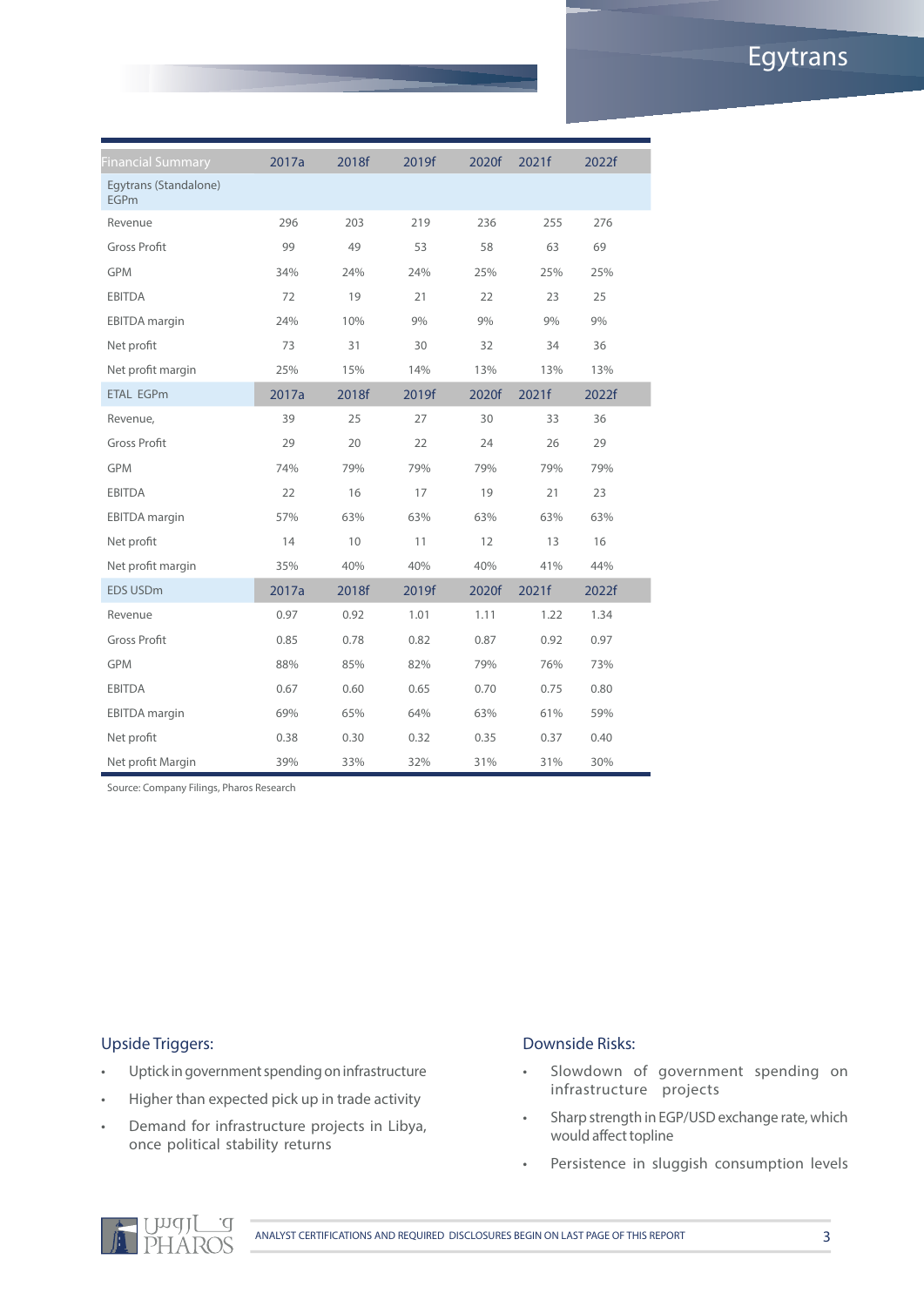#### SOTP valuation

| <b>Egytrans Valuation (Standalone)</b><br><b>EGPm</b> | 2018f  | 2019f  | 2020f  | 2021f  | 2022f  | <b>TV</b> |
|-------------------------------------------------------|--------|--------|--------|--------|--------|-----------|
| $EBIT(1-T)$                                           | 13.69  | 14.50  | 15.40  | 16.42  | 17.55  |           |
| Depriciation                                          | 1.76   | 1.86   | 1.96   | 2.07   | 2.20   |           |
| <b>CAPEX</b>                                          | (2.03) | (2.19) | (2.36) | (2.55) | (2.76) |           |
| Changes in Working Capital                            | (4.92) | (4.56) | (5.06) | (5.61) | (6.21) |           |
| FCF                                                   | 8.49   | 9.60   | 9.94   | 10.33  | 10.78  |           |
| Discount factor                                       | 1.21   | 1.40   | 1.60   | 1.75   | 1.93   |           |
| Present value                                         | 7.03   | 6.85   | 6.22   | 5.91   | 5.60   |           |
| Sum of present values                                 |        |        |        |        |        | 31.6      |
| <b>Terminal Value</b>                                 |        |        |        |        |        | 27.2      |
| Net Cash                                              |        |        |        |        |        | 110.3     |
| <b>Outstanding Shares</b>                             |        |        |        |        |        | 31.2125   |
| Value Per share (EGP)                                 |        |        |        |        |        | 5.42      |
|                                                       |        |        |        |        |        |           |

| <b>ETAL Valuation</b><br><b>EGPm</b> | 2018f   | 2019f   | 2020f   | 2021f   | 2022f   | <b>TV</b> |
|--------------------------------------|---------|---------|---------|---------|---------|-----------|
| $EBIT(1-T)$                          | 9.86    | 10.94   | 12.13   | 13.43   | 14.82   |           |
| Depriciation                         | 2.94    | 3.12    | 3.31    | 3.53    | 3.81    |           |
| CAPEX                                | $-3.23$ | $-3.55$ | $-3.91$ | $-4.30$ | $-4.73$ |           |
| Changes in<br>Working capital        | $-2.08$ | $-0.29$ | $-0.32$ | $-0.35$ | $-0.39$ |           |
| FCF                                  | 7.49    | 10.22   | 11.21   | 12.30   | 13.52   |           |
| PV                                   | 6.2     | 7.3     | 7.0     | 7.0     | 7.0     |           |
| TV                                   |         |         |         |         |         | 65.7      |
| Sum of PV                            |         |         |         |         |         | 34.6      |
| Net Cash                             |         |         |         |         |         | 11.6      |
| Total                                |         |         |         |         |         | 112       |
| Outstanding<br>Shares (Egytrans)     |         |         |         |         |         | 31.212    |
| Value per share (EGP)                |         |         |         |         |         | 3.59      |
|                                      |         |         |         |         |         |           |

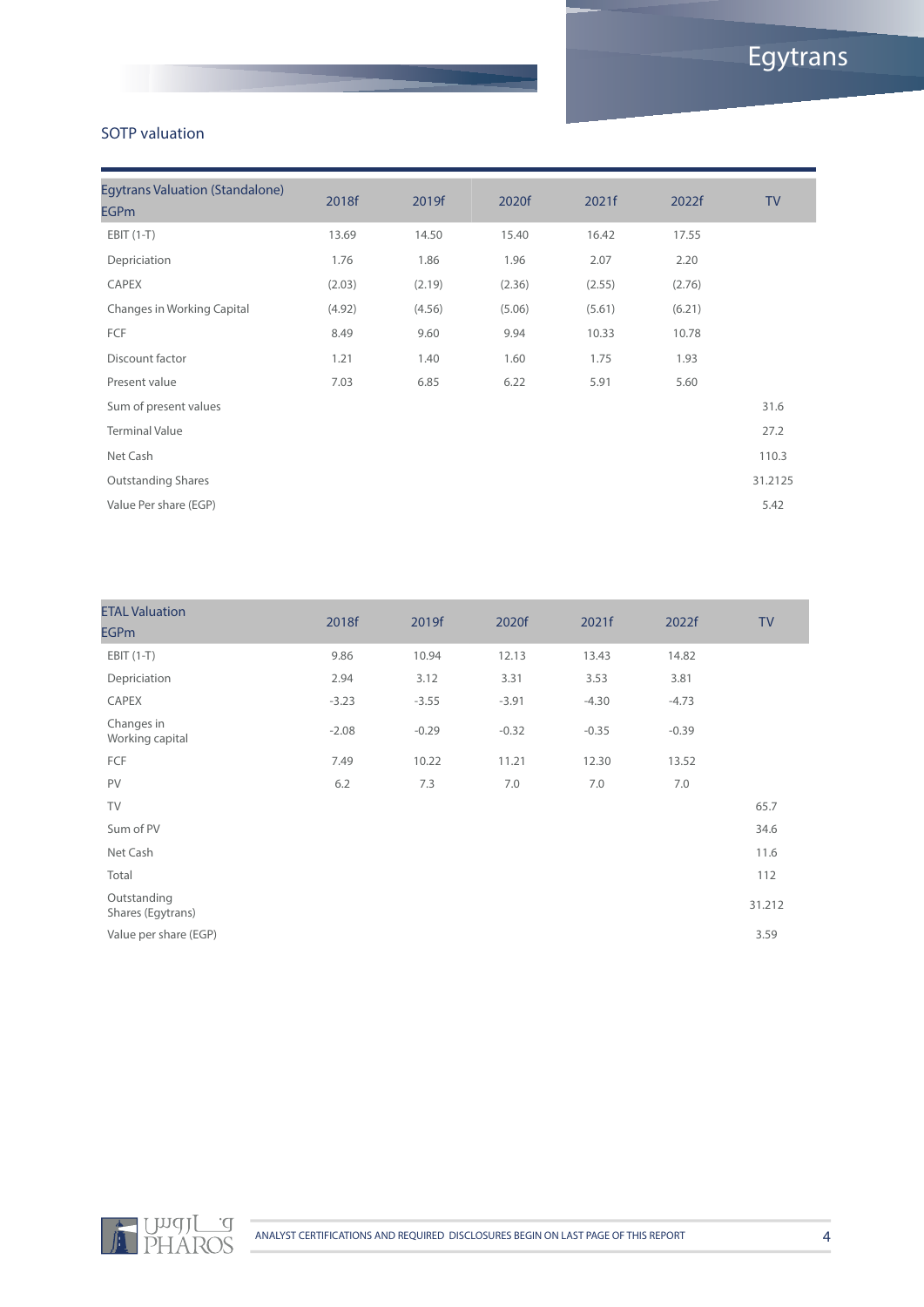# Egytrans

### Egyptian Depot Service

Source: Company Filings, Pharos Research

| <b>EDS Valuation</b><br><b>USDm</b> | 2018f  | 2019f  | 2020f  | 2021f  | 2022f  | <b>TV</b> |
|-------------------------------------|--------|--------|--------|--------|--------|-----------|
| $EBIT(1-T)$                         | 0.30   | 0.32   | 0.35   | 0.37   | 0.40   |           |
| Depriciation                        | 0.21   | 0.23   | 0.25   | 0.27   | 0.29   |           |
| CAPEX                               | (0.23) | (0.23) | (0.26) | (0.28) | (0.31) |           |
| Changes in WC                       | 0.01   | (0.01) | (0.01) | (0.01) | (0.01) |           |
| FCF                                 | 0.30   | 0.31   | 0.33   | 0.34   | 0.36   |           |
| PV                                  | 0.26   | 0.24   | 0.22   | 0.21   | 0.20   |           |
|                                     |        |        |        |        |        |           |
| Sum of present values               |        |        |        |        |        | 1.13      |
| <b>Terminal Value</b>               |        |        |        |        |        | 2.16      |
| Net Cash                            |        |        |        |        |        | 0.93      |
| Total                               |        |        |        |        |        | 4.23      |
| <b>Outstanding Shares</b>           |        |        |        |        |        | 31.21     |
| Value Per ETRS share (EGP)          |        |        |        |        |        | 2.34      |
| EGP/USD                             |        |        |        |        |        | 17.3      |
|                                     |        |        |        |        |        |           |